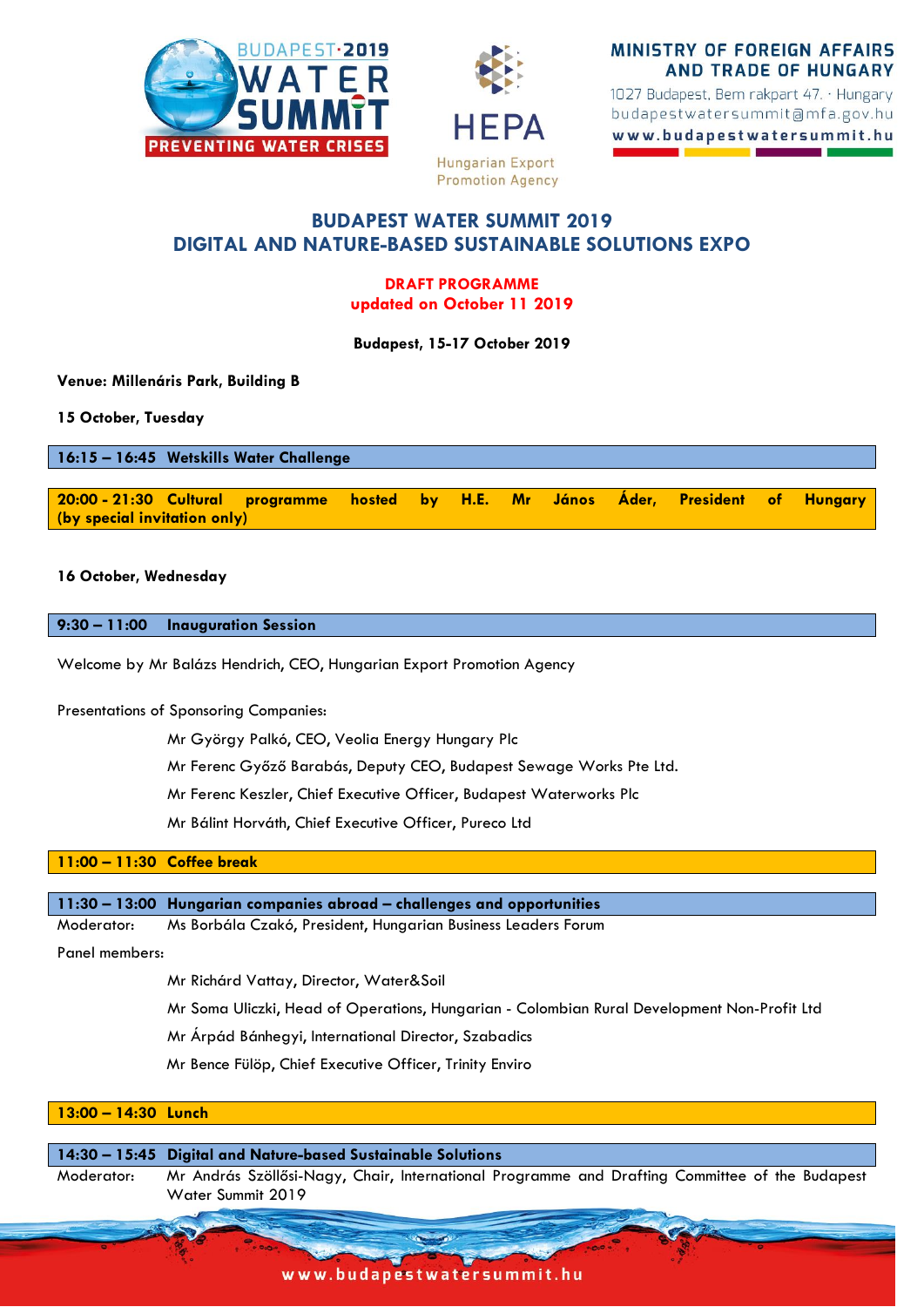



# **MINISTRY OF FOREIGN AFFAIRS AND TRADE OF HUNGARY**

1027 Budapest, Bem rakpart 47. · Hungary budapestwatersummit@mfa.gov.hu www.budapestwatersummit.hu

#### Panel members:

- Mr Péter Benedek, Chief Executive Officer, Blockchain Competence Center
- Mr Miklós Berzsenyi, Chief Executive Officer, Controlsoft Ltd
- Mr Márton Bálint, Chief Civil Engineer, Viziterv Environ Ltd
- Mr Attila Bodnár, Co-founder, Organica
- Mr Ádám Balázs Ferencz, Director of the Hungarian factory, SUEZ Water Technologies

#### **15:45 – 16:45 Financing and sustainable water management**

Moderator: Mr Szabó István Attila, Vice CEO, Hungarian Export-Import Bank Plc.

#### Panel members:

- Ms Wambui Gichuri, Director for Water Development and Sanitation, African Development Bank
- Mr David Tyler, Water Sector Specialist, European Bank for Reconstruction and Development

Mr Nizar Zaied, Global Lead Water, Islamic Development Bank

Mr Elemér Eszter, President, Hungarian Private Equity and Venture Capital Association

#### **16:45 – 18:00 Preventing water crises – issues of abundant, scarce and polluted waters**

Moderator: Mr János Tamás, Head of Department of Water and Environmental Management, University of Debrecen

#### Panel members:

- Mr Gergely Hankó, Managing Director, Association of Environmental Enterprises, Hungary
- Mr Csaba Ilcsik, Chief Executive Officer, WaterScope International Inc.
- Mr Attila Törő, Creatiger Ltd
- Mr József Veres, Head of Department, Upper-Tisza-District Water Directorate, Hungary
- Mr Adrián Kiss, Chief Executice Officer, Hungarian Water Technology Corporation

#### **18:30 – 21:00 Cultural programme**

#### **17 October, Thursday**

| $9:30 - 11:00$ | Hungarian companies abroad II - challenges and opportunities       |
|----------------|--------------------------------------------------------------------|
| Moderator:     | Mr István Kenyeres, Founder and Chief Technology Officer, Biopolus |
| Panel members: |                                                                    |
|                | Mr Pál Kiss, Managing Director, Thermowatt Ltd                     |
|                | Ms Csilla Kopornyik, Business Development Manager, Tradeland Ltd   |
|                | Mr Balázs Varga, Export Sales Director, Pureco Ltd                 |

Mr Antal Serfőző, Chief Executive Officer, Geogold Ltd

www.budapestwatersummit.hu